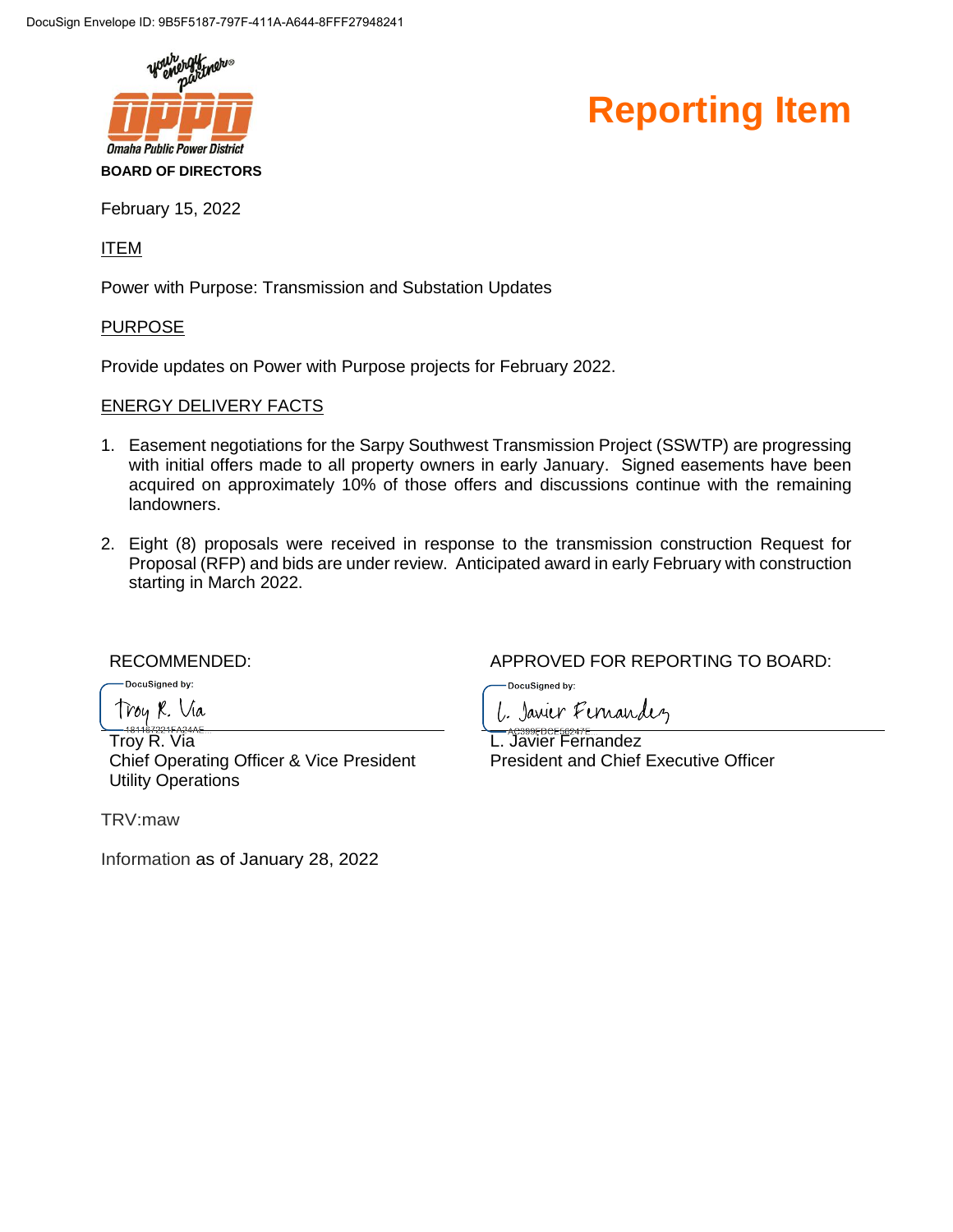

# Power With Purpose Update February Open Committee Meeting

February 15, 2022

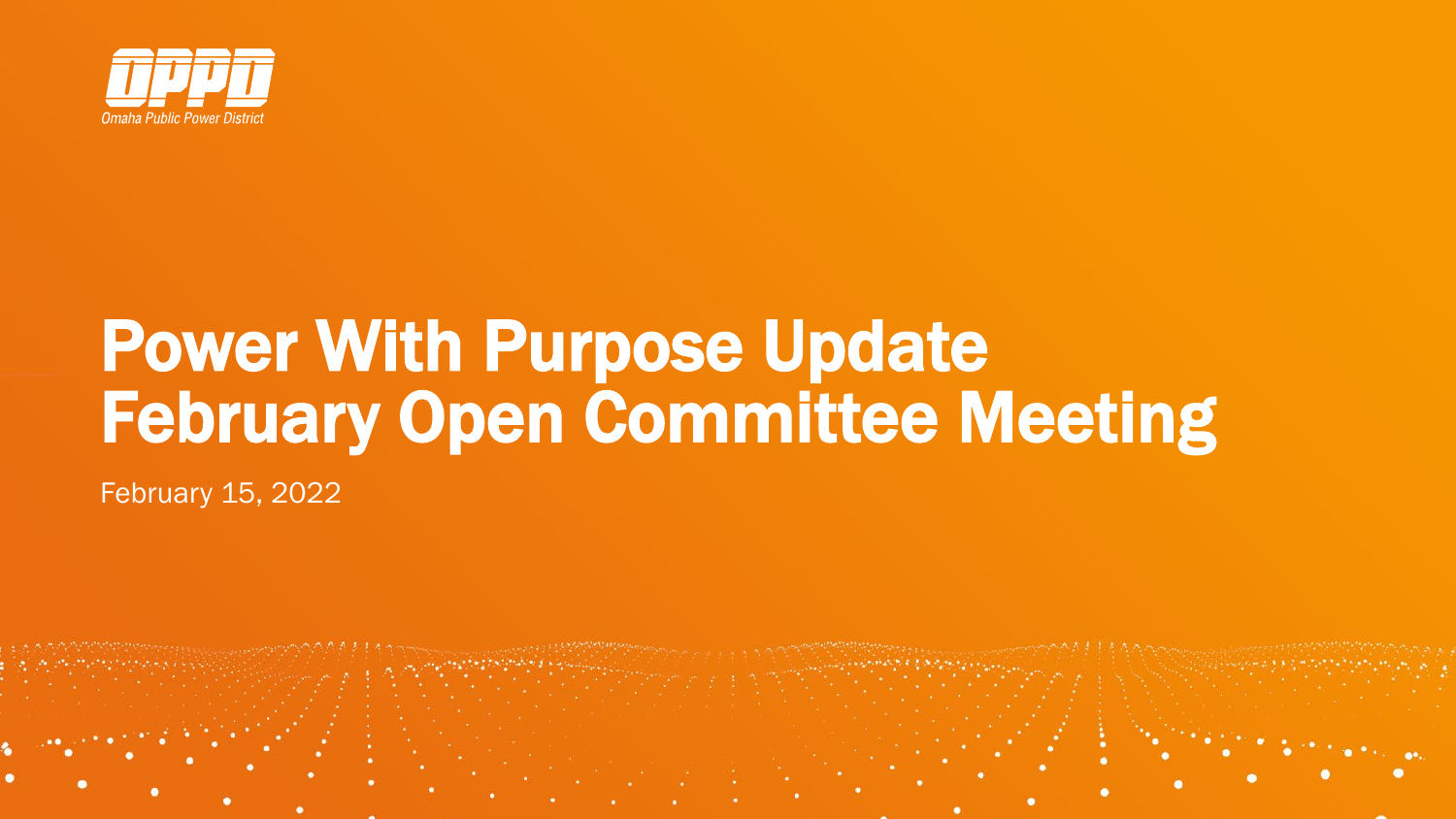

# Transmission & Substation Update

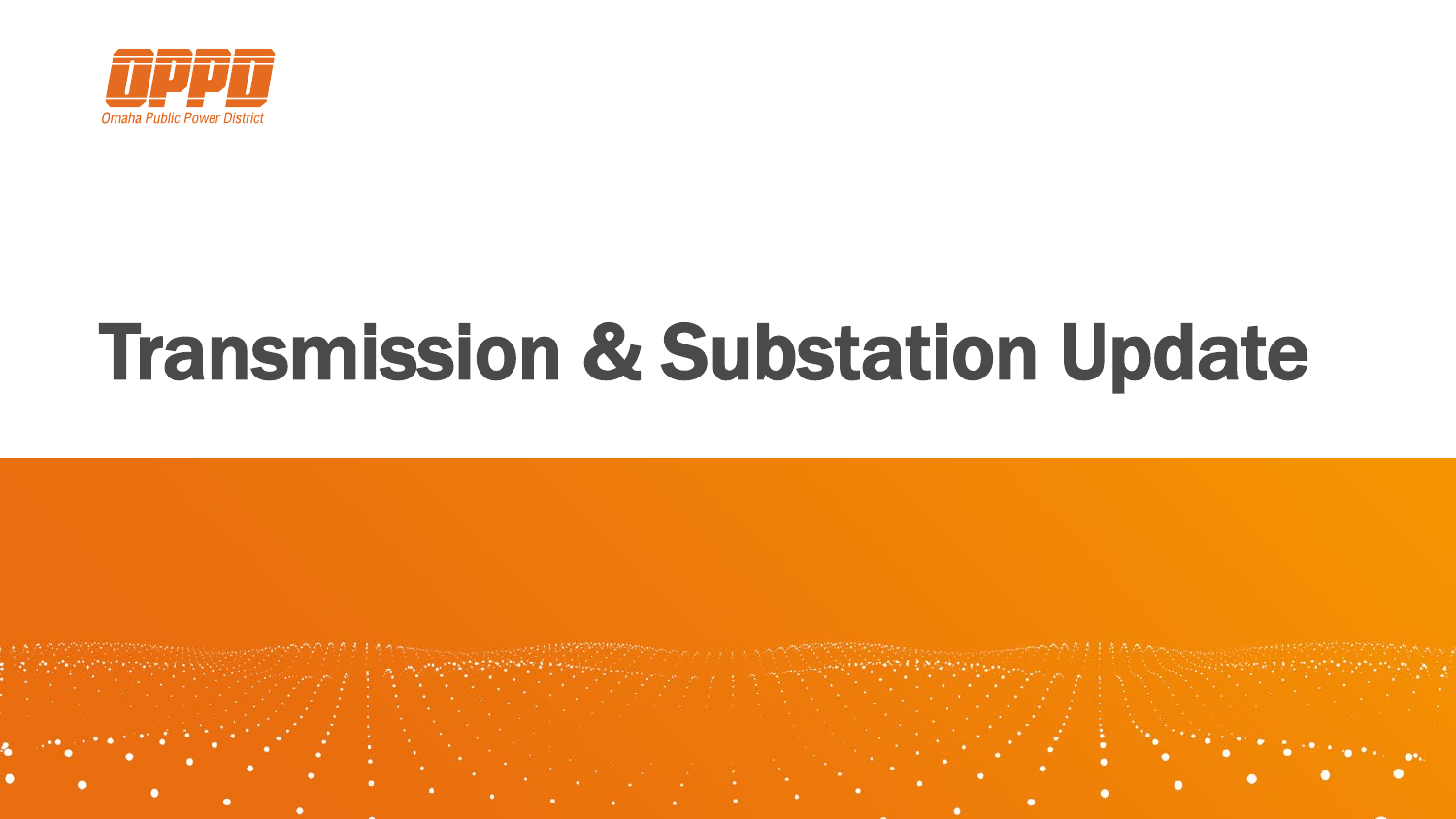### Updates

- Sarpy Southwest Transmission Project (SSWTP)
- Transmission and substation projects supporting PWP

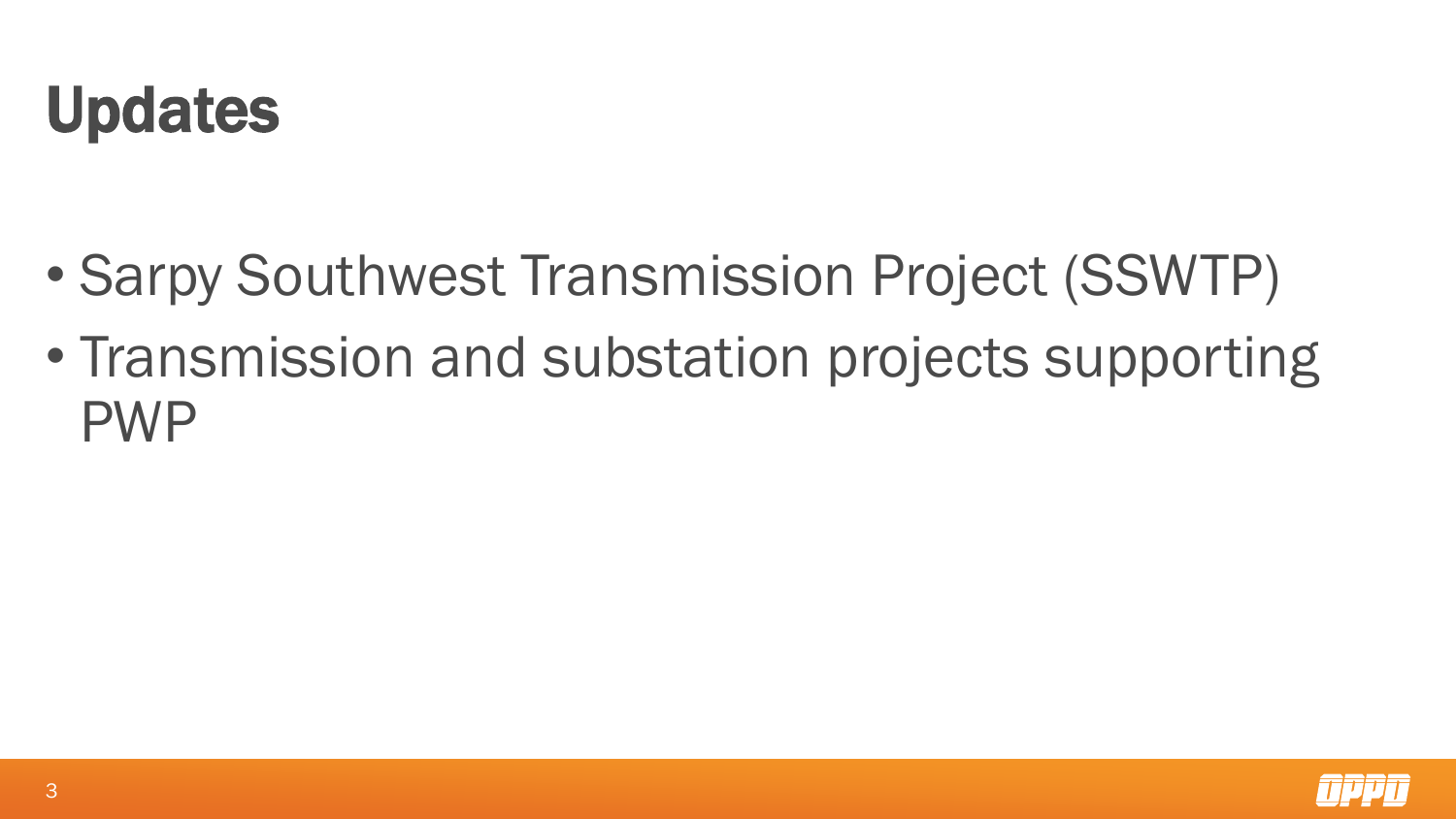### SSWTP Route Alignment





**Sarpy Southwest Transmission Project Final Route Alignments** September 2021

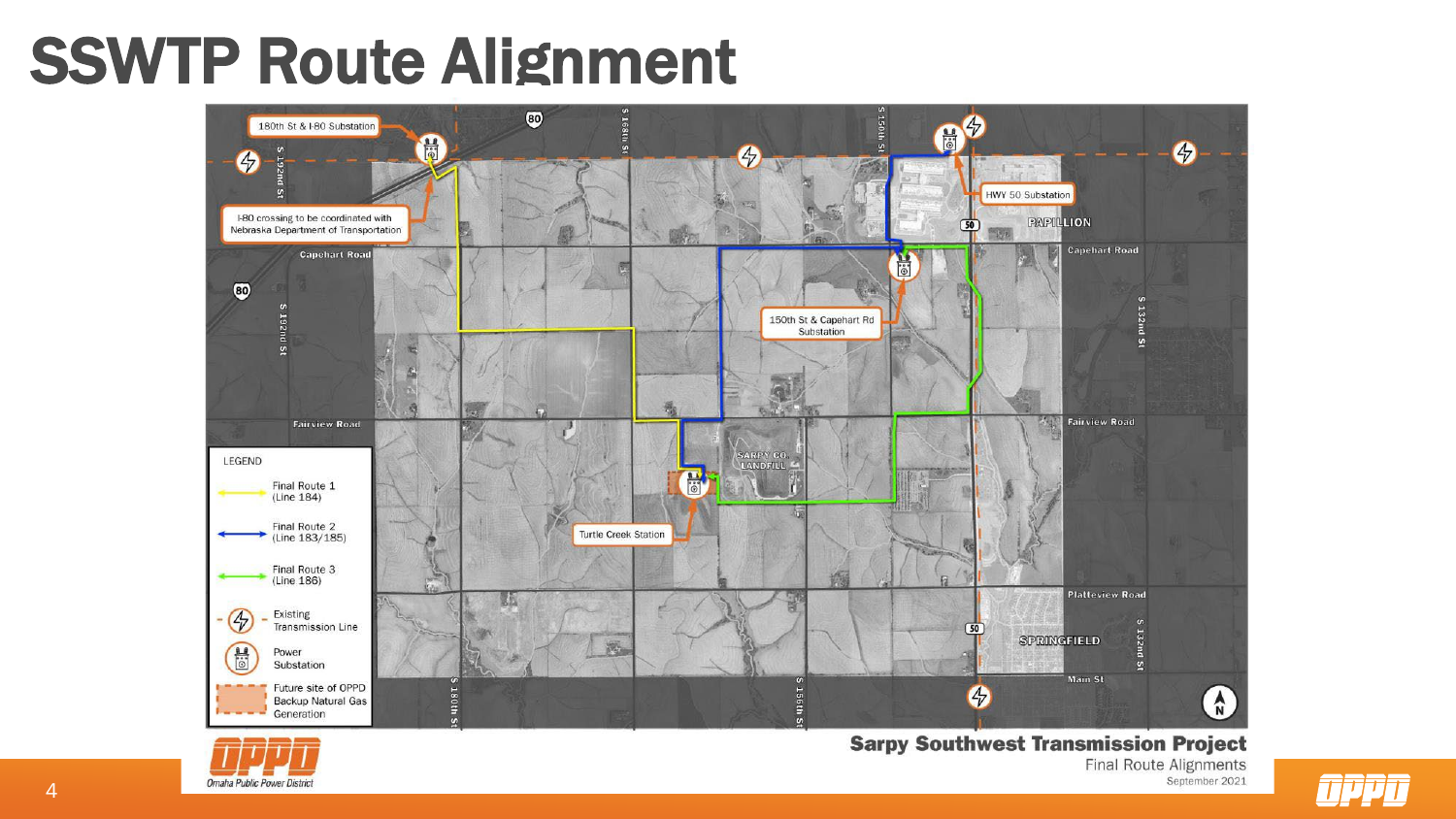### SSWTP Structure Examples



Double Circuit 345 kV/161 kV Monopole

- Average height 165 feet

- 6.7 miles

Single Circuit 161 kV Monopole

- Average height 125 feet
- 3.5 miles



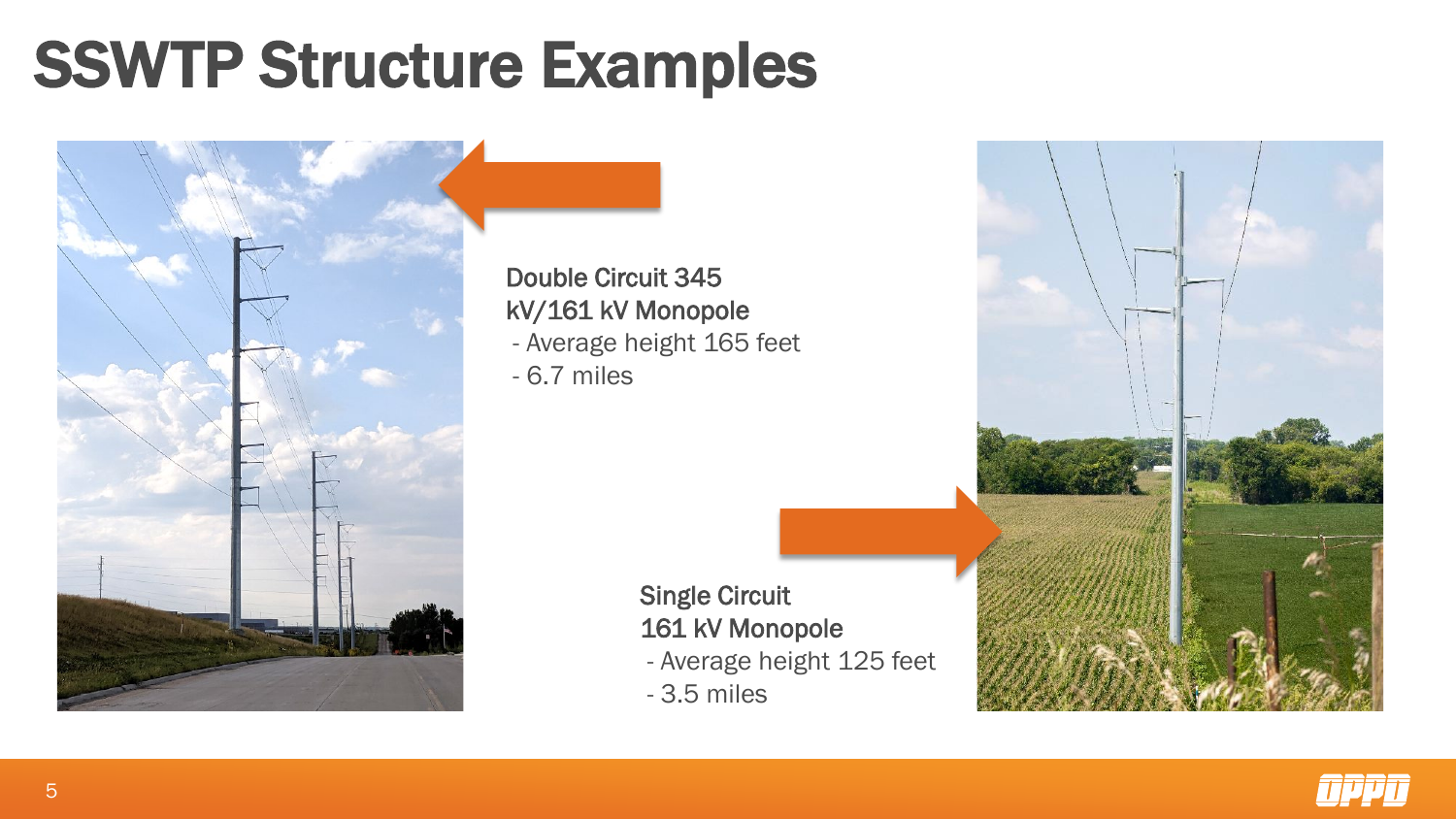# Sarpy Southwest Transmission Project

- Easement Acquisition
	- ̶ 36 easements required (25 landowners)
	- $~10\%$  easements have been signed
	- ̶ Primary feedback: market value, appraisal value
	- Temporary easements: as needed for construction
	- ̶ Construction interface: March 2022 March 2023
- Transmission Contracts
	- ̶ Engineer's Certification: approved February 2021
	- ̶ Competitive RFP process with negotiation for all contracts
	- Major contracts awarded: Structures (Valmont), Wire/Hardware (Wesco), Construction (Brink)

| <b>Stakeholder Schedule</b>         | <b>Milestone</b> (Past/Future) |
|-------------------------------------|--------------------------------|
| <b>Public Meeting 1</b>             | January 26, 2021               |
| <b>Public Meeting 2</b>             | March 30, 2021                 |
| <b>Route Announcement</b>           | May 2021                       |
| <b>Public Hearing</b>               | October 5, 2021                |
| <b>Initial Easement Offers</b>      | January 2022                   |
| <b>Easement Final Offer Letters</b> | <b>March 2022</b>              |
| <b>Easement Completion</b>          | May 2022                       |
| <b>Transmission Schedule</b>        | Milestone (Past/Future)        |
| <b>Steel Structure Award</b>        | November 2021 $\sqrt$          |
| Wire/Hardware Award                 | December 2021 $\sqrt$          |
| <b>Construction Award</b>           | February 2022                  |
| <b>Construction Begins</b>          | <b>March 2022</b>              |
| <b>Construction Complete</b>        | February 2023                  |

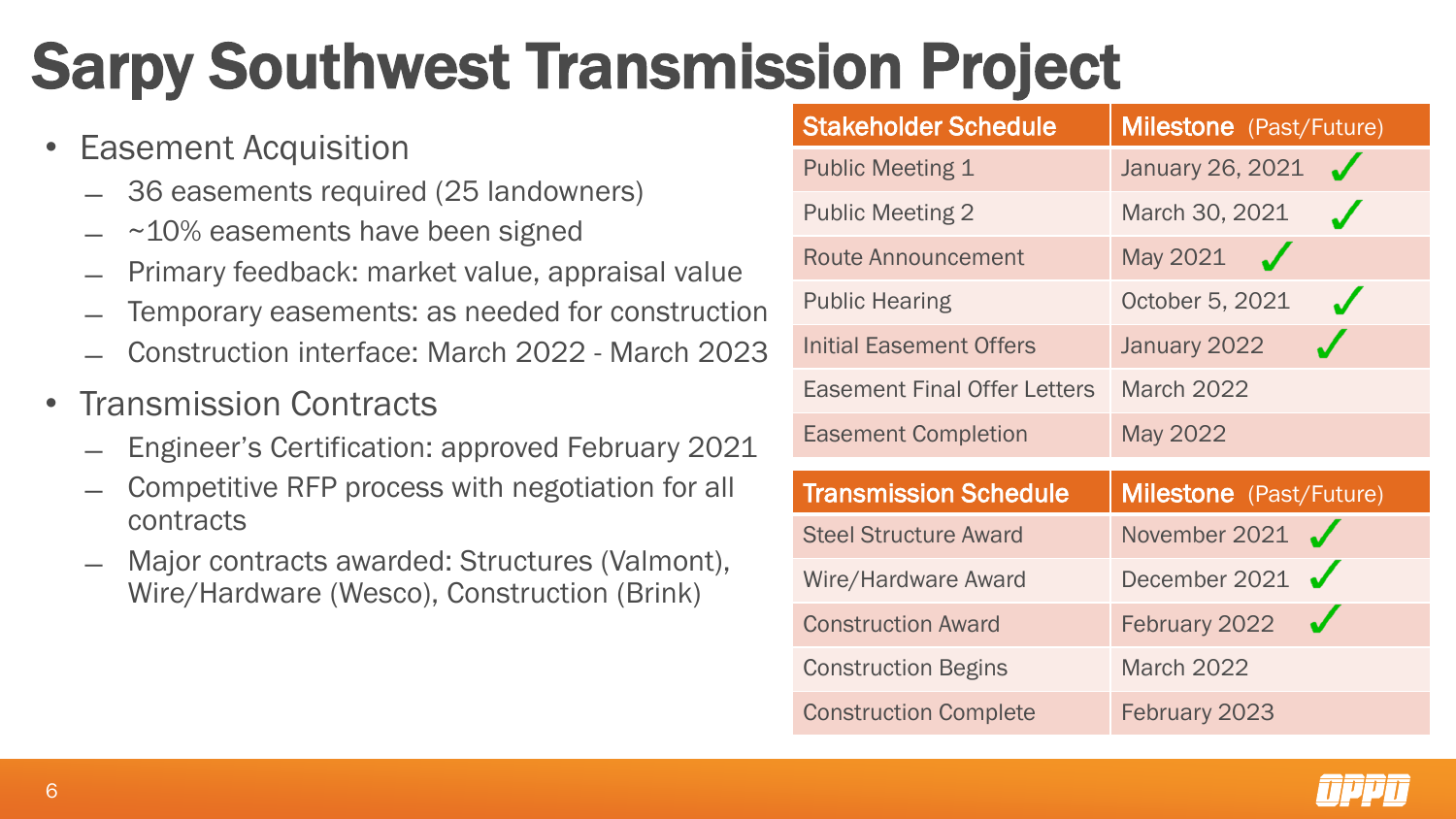# New Substation – 150th St. and Capehart Rd.

- Included in SSWTP stakeholder engagement process
- Supports load growth in the area while also providing interconnection for Turtle Creek **Station**
- Provides network connection for transmission reliability
- Designed to accommodate additional expansion
- August 2022 completion